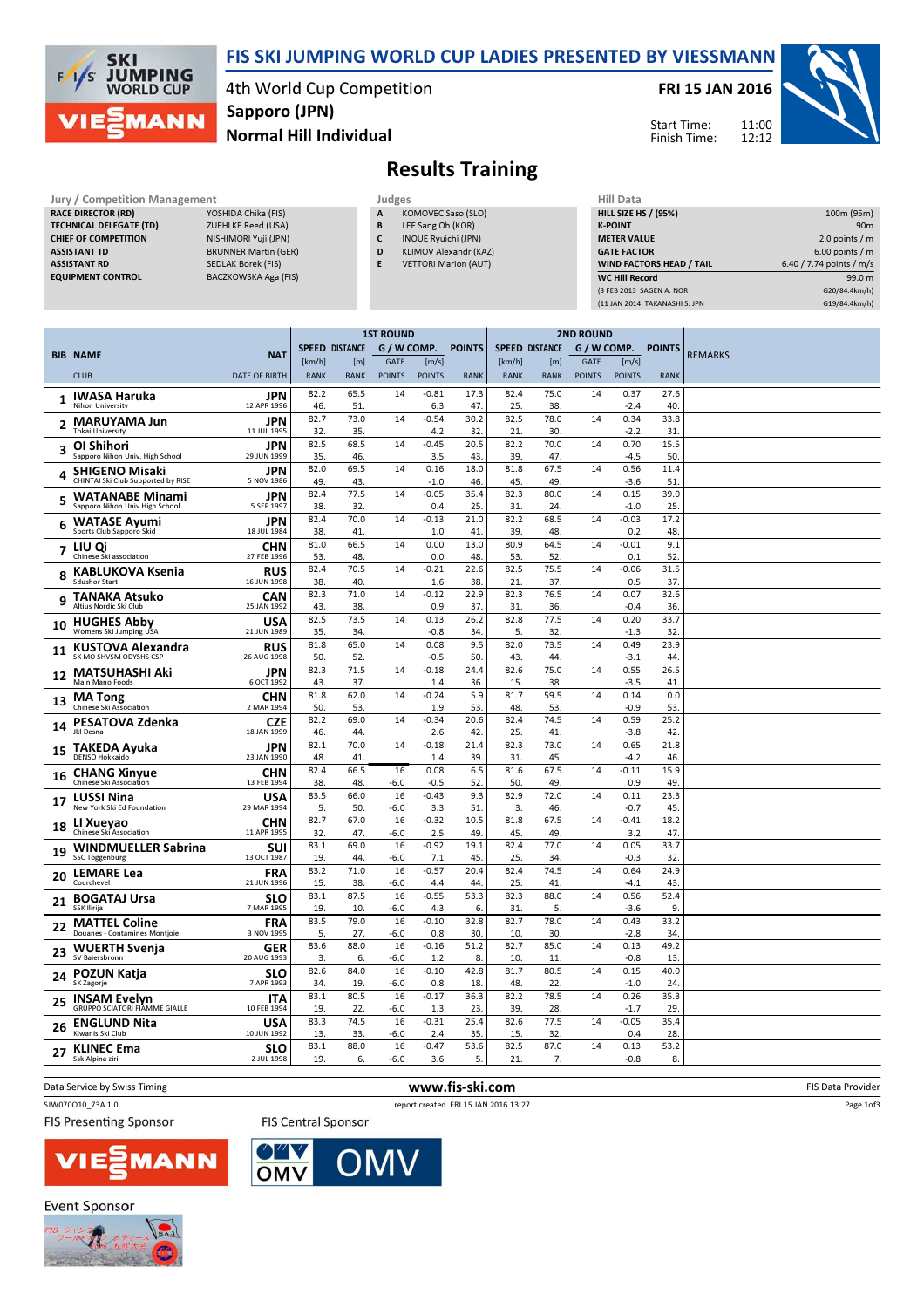FIS SKI JUMPING WORLD CUP LADIES PRESENTED BY VIESSMANN



4th World Cup Competition Normal Hill Individual Sapporo (JPN)

FRI 15 JAN 2016



Start Time: Finish Time:

## Results Training

|    |                                                        |                           | <b>1ST ROUND</b>      |              |               | <b>2ND ROUND</b> |                |                       |                  |               |                    |                |                |
|----|--------------------------------------------------------|---------------------------|-----------------------|--------------|---------------|------------------|----------------|-----------------------|------------------|---------------|--------------------|----------------|----------------|
|    | <b>BIB NAME</b>                                        | <b>NAT</b>                | <b>SPEED DISTANCE</b> |              | G / W COMP.   |                  | <b>POINTS</b>  | <b>SPEED DISTANCE</b> |                  |               | G / W COMP. POINTS |                | <b>REMARKS</b> |
|    |                                                        |                           | [km/h]                | [m]          | <b>GATE</b>   | [m/s]            |                | [km/h]                | [ <sub>m</sub> ] | <b>GATE</b>   | [m/s]              |                |                |
|    | <b>CLUB</b>                                            | <b>DATE OF BIRTH</b>      | <b>RANK</b>           | <b>RANK</b>  | <b>POINTS</b> | <b>POINTS</b>    | <b>RANK</b>    | <b>RANK</b>           | <b>RANK</b>      | <b>POINTS</b> | <b>POINTS</b>      | <b>RANK</b>    |                |
| 28 | <b>ERNST Gianina</b><br>SC 1906 Oberstdorf             | GER<br>31 DEC 1998        | 83.5<br>5.            | 79.5<br>24   | 16<br>$-6.0$  | $-0.27$<br>2.1   | 35.1<br>26.    | 82.8<br>5.            | 81.5<br>20.      | 14            | $-0.10$<br>0.8     | 43.8<br>19.    |                |
|    |                                                        | GER                       | 84.1                  | 79.0         | 16            | $-0.57$          | 36.4           | 83.2                  | 83.0             | 14            | $-0.05$            | 46.4           |                |
| 29 | <b>RUPPRECHT Anna</b><br><b>SC Degenfeld</b>           | 29 DEC 1996               | $\mathbf{1}$          | 27.          | $-6.0$        | 4.4              | 22.            | $\mathbf{1}$          | 17.              |               | 0.4                | 17.            |                |
| 30 | <b>HARALAMBIE Daniela</b>                              | ROU                       | 83.4                  | 79.5         | 16            | 0.00             | 33.0           | 82.7                  | 74.0             | 14            | $-0.31$            | 30.4           |                |
|    | CS Dinamo Bucuresti                                    | 14 AUG 1997               | 8.                    | 24.          | $-6.0$        | 0.0              | 29.            | 10.                   | 43.              |               | 2.4                | 38.            |                |
| 31 | <b>IWABUCHI Kaori</b><br><b>Matsumoto University</b>   | JPN<br>28 APR 1993        | 82.8<br>31.           | 86.0<br>13.  | 16<br>$-6.0$  | 0.43<br>$-2.8$   | 43.2<br>17.    | 82.3<br>31            | 80.0<br>24.      | 14            | $-0.34$<br>2.6     | 42.6<br>21.    |                |
| 32 | <b>GERAGHTY-MOATS Tara</b>                             | USA                       | 83.1                  | 78.5         | 16            | 0.42             | 28.3           | 82.6                  | 79.0             | 14            | $-0.37$            | 40.9           |                |
|    | New York Ski Ed Foundation                             | 12 APR 1993               | 19.                   | 29.          | $-6.0$        | $-2.7$           | 33.            | 15.                   | 27.              |               | 2.9                | 23.            |                |
| 33 | <b>SETO Yuka</b>                                       | JPN                       | 83.6                  | 87.0         | 16            | 0.20             | 46.7           | 82.9                  | 80.0             | 14            | $-0.35$            | 42.7           |                |
|    | Hokkaido College of Medical and Spo                    | 22 FEB 1997               | 3.                    | 11.<br>88.0  | $-6.0$<br>16  | $-1.3$<br>0.10   | 12.            | 3.<br>82.6            | 24.<br>85.5      | 14            | 2.7<br>$-0.32$     | 20.<br>53.5    |                |
| 34 | ROGELJ Spela<br><b>SSK Ilirija</b>                     | <b>SLO</b><br>8 NOV 1994  | 83.4<br>8.            | 6.           | $-6.0$        | $-0.6$           | 49.4<br>9.     | 15.                   | 10.              |               | 2.5                | 6.             |                |
|    | <b>GLADYSHEVA Anastasiva</b>                           | <b>RUS</b>                | 82.9                  | 85.0         | 16            | 0.67             | 39.7           | 82.2                  | 77.0             | 14            | 0.19               | 32.8           |                |
| 35 | Ski school SDUSSHOR Start SCT Berez                    | 27 NOV 1987               | 29.                   | 15.          | $-6.0$        | $-4.3$           | 19.            | 39.                   | 34.              |               | $-1.2$             | 35.            |                |
| 36 | RAUDASCHL Elisabeth                                    | AUT                       | 83.2                  | 80.0         | 16            | 0.13             | 33.2           | 82.7                  | 80.5             | 14            | 0.34               | 38.8           |                |
|    | WSV Bad Ischl-NTS-Oberoesterreich                      | 7 NOV 1997                | 15.                   | 23.          | $-6.0$        | $-0.8$           | 28.            | 10.                   | 22.              |               | $-2.2$             | 26.            |                |
| 37 | <b>CLAIR Julia</b>                                     | <b>FRA</b>                | 82.3                  | 72.0         | 16            | $-0.40$          | 21.1           | 81.6                  | 78.5             | 14            | 0.38               | 34.6           |                |
|    | Xonrupt                                                | 20 MAR 1994               | 43.                   | 36.          | $-6.0$        | 3.1              | 40.            | 50.                   | 28.              |               | $-2.4$             | 30.            |                |
| 38 | <b>AVVAKUMOVA Irina</b><br>Moscow RGSH Stolitsa Dinamo | <b>RUS</b><br>14 SEP 1991 | 83.4<br>8.            | 78.5<br>29.  | 16<br>$-6.0$  | $-0.58$<br>4.5   | 35.5<br>24.    | 82.8<br>5.            | 86.0<br>8.       | 14            | 0.06<br>$-0.4$     | 51.6<br>10.    |                |
|    |                                                        | <b>RUS</b>                | 83.1                  | 79.5         | 16            | $-0.20$          | 34.5           | 82.3                  | 75.0             | 14            | 0.08               | 29.5           |                |
| 39 | <b>TIKHONOVA Sofya</b><br>Saint-Petersburg KOR1 Dinamo | 16 NOV 1998               | 19.                   | 24.          | $-6.0$        | 1.5              | 27.            | 31                    | 38.              |               | $-0.5$             | 39             |                |
|    | <b>RUNGGALDIER Elena</b>                               | <b>ITA</b>                | 83.1                  | 87.0         | 16            | $-0.16$          | 49.2           | 82.5                  | 84.5             | 14            | $-0.07$            | 49.5           |                |
| 40 | <b>GRUPPO SCIATORI FIAMME GIALLE</b>                   | 10 JUL 1990               | 19.                   | 11.          | $-6.0$        | 1.2              | 10.            | 21.                   | 14.              |               | 0.5                | 12.            |                |
| 41 | <b>KYKKAENEN Julia</b>                                 | <b>FIN</b>                | 82.4                  | 85.0         | 16            | $-0.01$          | 44.1           | 82.0                  | 83.5             | 14            | 0.00               | 47.0           |                |
|    | Lahti Ski Club                                         | 17 APR 1994               | 38.                   | 15.          | $-6.0$        | 0.1              | 15.            | 43.                   | 16.              |               | 0.0                | 16.            |                |
| 42 | <b>ALTHAUS Katharina</b><br>SC 1906 Oberstdorf         | GER<br>23 MAY 1996        | 83.8<br>2.            | 83.5<br>20.  | 16<br>$-6.0$  | 0.21<br>$-1.3$   | 39.7<br>19.    | 83.0<br>2.            | 89.0<br>4.       | 14            | 0.44               | 55.2<br>5      |                |
|    |                                                        |                           | 83.3                  | 78.0         | 16            | $-0.09$          | 30.7           | 82.6                  | 85.0             | 14            | $-2.8$<br>0.29     | 48.1           |                |
| 43 | <b>HENRICH Taylor</b><br>Altius Nordic ski club        | <b>CAN</b><br>1 NOV 1995  | 13.                   | 31           | $-6.0$        | 0.7              | 31.            | 15.                   | 11.              |               | $-1.9$             | 14.            |                |
|    | <b>SEYFARTH Juliane</b>                                | GER                       | 83.2                  | 88.0         | 16            | 0.12             | 49.2           | 82.4                  | 82.0             | 14            | 0.45               | 41.1           |                |
| 44 | WSC 07 Ruhla                                           | 19 FEB 1990               | 15                    | 6.           | $-6.0$        | $-0.8$           | 10.            | 25.                   | 19.              |               | $-2.9$             | 22             |                |
| 45 | <b>SEIFRIEDSBERGER Jacqueline</b>                      | <b>AUT</b>                | 83.2                  | 91.0         | 16            | 0.16             | 55.0           | 82.3                  | 88.0             | 14            | 0.42               | 53.3           |                |
|    | SC Waldzell-Oberoesterreich                            | 20 JAN 1991               | 15.                   | 2.           | $-6.0$        | $-1.0$           | 3.             | 31.                   | 5.               |               | $-2.7$             | 7.             |                |
| 46 | <b>VOGT Carina</b><br>Ski-Club Degenfeld               | GER<br>5 FEB 1992         | 83.4<br>8.            | 82.5<br>21   | 16<br>$-6.0$  | 0.12<br>$-0.8$   | 38.2<br>21.    | 82.8<br>5.            | 81.0<br>21.      | 14            | 0.72<br>-4.6       | 37.4<br>27.    |                |
|    |                                                        | AUT                       | 82.5                  | 86.0         | 16            | 0.10             | 45.4           | 81.6                  | 85.0             | 14            | 0.76               | 45.1           |                |
| 47 | <b>PINKELNIG Eva</b><br>SK Kehlegg-Vorarlberg          | 27 MAY 1988               | 35.                   | 13.          | $-6.0$        | $-0.6$           | 13.            | 50.                   | 11.              |               | $-4.9$             | 18.            |                |
|    | <b>LUNDBY Maren</b>                                    | <b>NOR</b>                | 83.4                  | 89.0         | 16            | 0.05             | 51.7           | 82.6                  | 83.0             | 14            | $-0.25$            | 47.9           |                |
| 48 | Kolbukameratene                                        | 7 SEP 1994                | 8.                    | 5.           | $-6.0$        | $-0.3$           | 7 <sub>1</sub> | 15.                   | 17.              |               | 1.9                | 15             |                |
| 49 | <b>HOELZL Chiara</b>                                   | AUT                       | 83.0                  | 90.5         | 16            | $-0.21$          | 56.6           | 82.3                  | 86.0             | 14            | $-0.43$            | 55.3           |                |
|    | SV Schwarzach-Salzburg                                 | 18 JUL 1997               | 27.                   | 3.           | $-6.0$        | 1.6              | 2.             | 31.                   | 8.               |               | 3.3                | 4.             |                |
| 50 | <b>VTIC Maja</b><br>SD Zabrdje                         | <b>SLO</b><br>27 JAN 1988 | 83.1<br>19.           | 84.5<br>18.  | 16<br>$-6.0$  | $-0.05$<br>0.4   | 43.4           | 82.8<br>5.            | 84.5<br>14.      | 14            | $-0.27$            | 51.1<br>11     |                |
|    |                                                        | <b>JPN</b>                | 83.0                  | 89.5         | 16            | $-0.21$          | 16.<br>54.6    | 82.4                  | 91.0             | 14            | 2.1<br>0.20        | 60.7           |                |
| 51 | <b>ITO Yuki</b><br>Tsuchiya Home Ski Team              | 10 MAY 1994               | 27.                   | 4.           | $-6.0$        | 1.6              | 4.             | 25.                   | 2.               |               | $-1.3$             | $\overline{2}$ |                |
|    | IRASCHKO-STOLZ Daniela                                 | AUT                       | 82.9                  | 85.0         | 16            | $-0.03$          | 44.2           | 82.7                  | 90.0             | 14            | $-0.01$            | 60.1           |                |
| 52 | WSV Eisenerz-Steiermark                                | 21 NOV 1983               | 29                    | 15.          | $-6.0$        | 0.2              | 14.            | 10.                   | 3.               |               | 0.1                | 3.             |                |
|    | 53 TAKANASHI Sara                                      | <b>JPN</b>                | 81.8                  | 91.5         | ©12           | $-0.15$          | 58.2           | 81.8                  | 93.5             | <b>C12</b>    | 0.33               | 64.9           |                |
|    | KURARAY                                                | 8 OCT 1996                | 50.                   | $\mathbf{1}$ | $-6.0$        | 1.2              | 1.             | 45.                   | $\mathbf{1}$     |               | $-2.1$             | $\mathbf{1}$   |                |

Data Service by Swiss Timing **EXECUTE:** The Contract of the Contract of the Contract of the Contract of the Contract of the Contract of the Contract of the Contract of the Contract of the Contract of the Contract of the Co

SJW070O10\_73A 1.0 report created FRI 15 JAN 2016 13:27

**FIS Presenting Sponsor** 





**FIS Central Sponsor** 

**Event Sponsor** 



Page 2of3